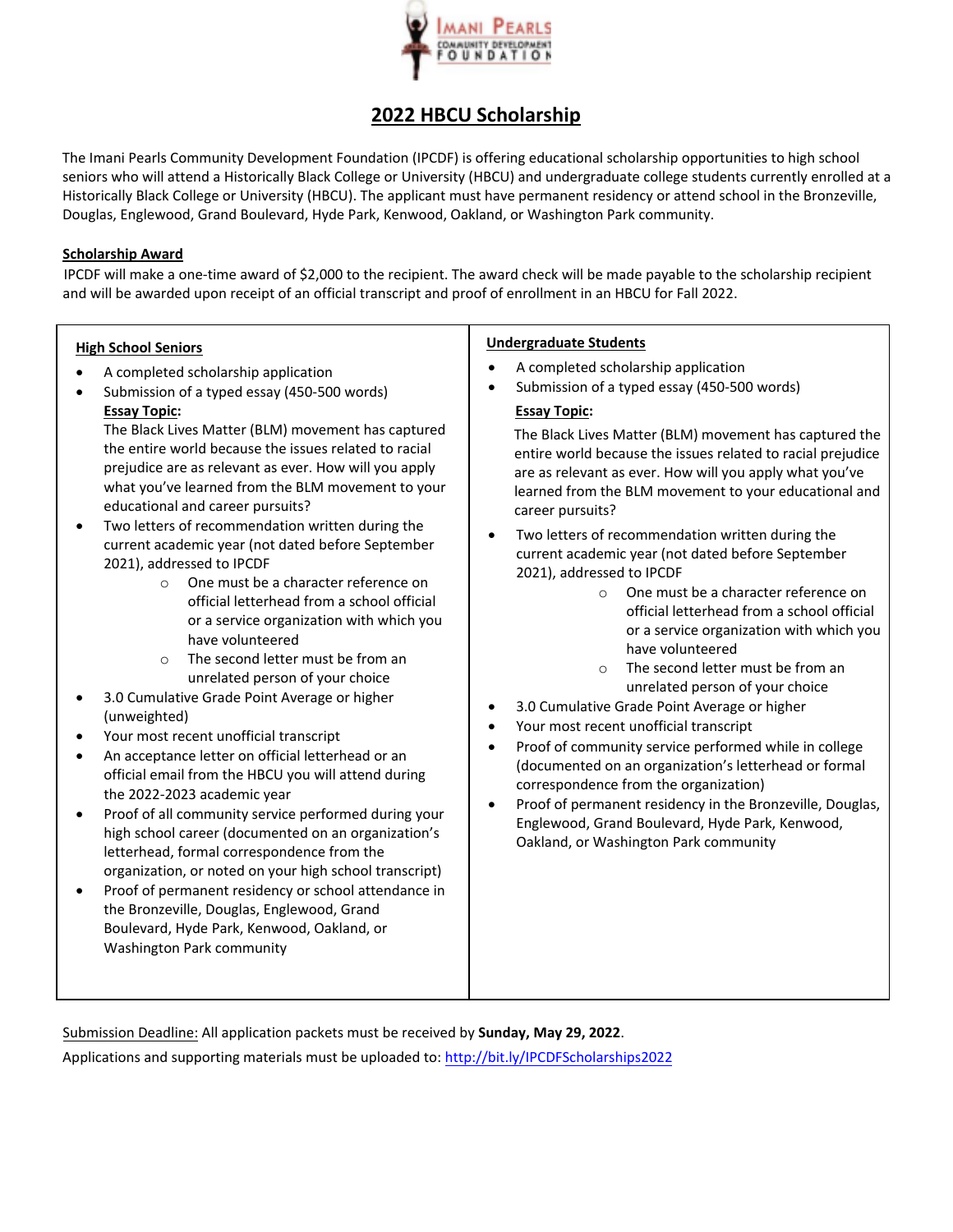

## **2022 HBCU Scholarship Application – High School Senior Checklist**

Utilize this checklist to ensure your application packet is complete. Late or incomplete submissions will be disqualified. Return this checklist with your application packet. The information below also serves as general guidelines to assist applicants in understanding the review criteria.

- 1.  $\Box$  A completed scholarship application and signed media release form
- 2.  $\Box$  A typed essay (450-500 words)

**Essay Topic:** The Black Lives Matter (BLM) movement has captured the entire world because the issues related to racial prejudice are as relevant as ever. How will you apply what you've learned from the BLM movement to your educational and career pursuits?

The essay will be assessed on the following:

- Adherence to essay topic
- Favorable essay characteristics, such as compelling, interesting, and engaging
- Spelling and grammar
- 3. ☐ Two recommendation letters written during the current academic year (not dated before September 2021)
	- One must be a character reference on official letterhead from a school official or a service organization with which you have volunteered
	- The second letter must be from an unrelated person of your choice
- 4.  $\Box$  A cumulative 3.0 Grade Point Average or higher (unweighted)
- 5.  $\Box$  The most recent unofficial transcript

6. ☐ A copy of an acceptance letter on official letterhead or an official email from the HBCU you will attend Fall 2022

7. □ Proof of all community service performed during your high school career (documented on an organization's letterhead, formal correspondence from the organization, or noted on your high school transcript)

8. □ Proof of permanent residency or school attendance in the Bronzeville, Douglas, Englewood, Grand Boulevard, Hyde Park, Kenwood, Oakland, or Washington Park community